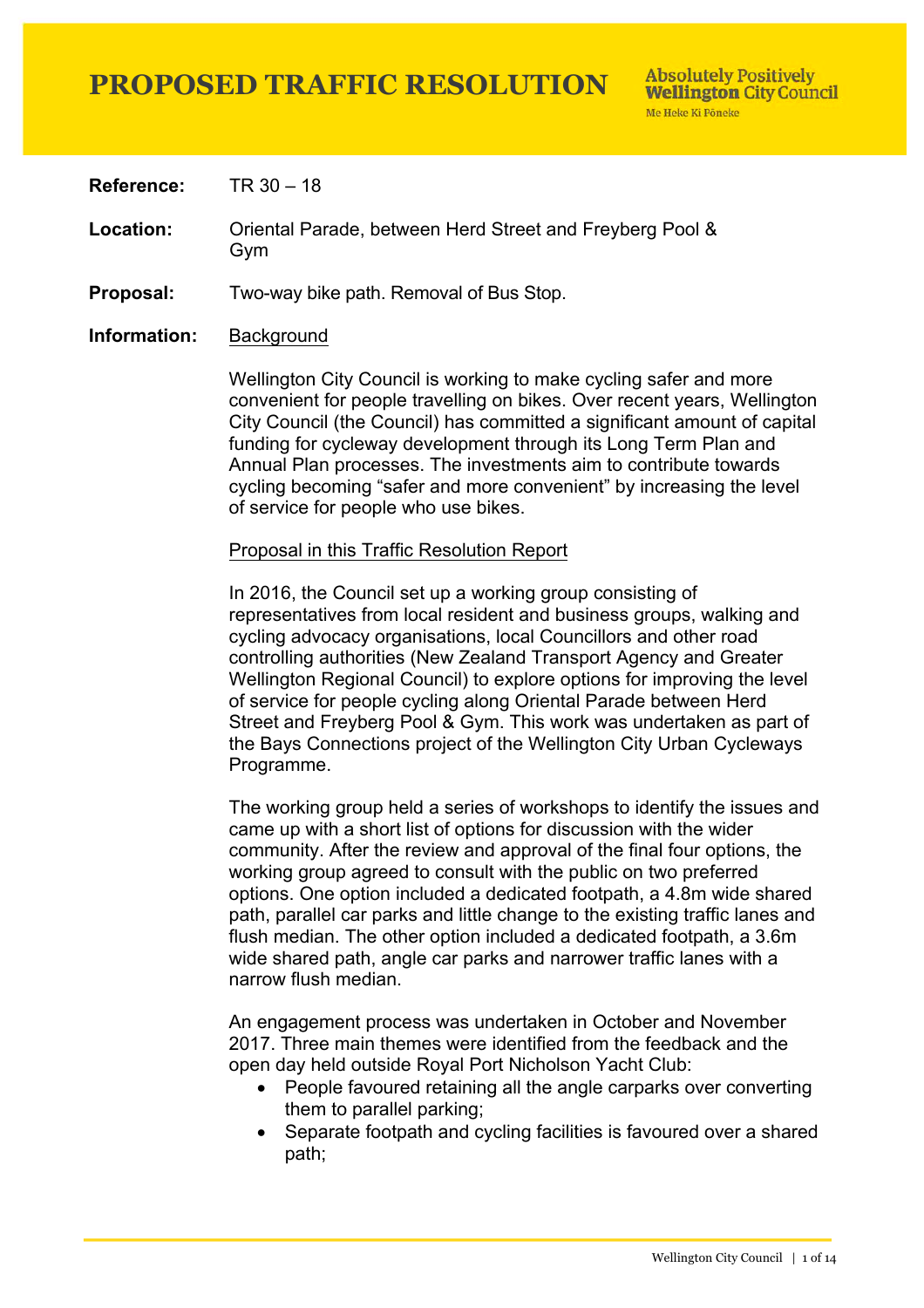• People considered the flush median useful at this location and wanted it to be maintained where possible.

From the engagement, the previous option containing the angle parking was modified to incorporate these themes.

Below is a list of changes Council officers are proposing:

- Installation of a 2.5m wide off-road two-way cycle path on the northern side of Oriental Parade between Herd Street and Freyberg Pool & Gym;
- Conversion of the existing 4.6m wide shared path north of the garden beds to a footpath;
- Provision of a 1.8m wide buffer (footpath) between the angle parking and the proposed bike way. The buffer space will be mainly used by pedestrians to access parked cars;
- Removal of the bus stop immediately east of Herd Street. This is recommended by Greater Wellington Regional Council and is consistent with the proposed new bus network. The bus stop will be replaced by car parking spaces;
- With the removal of the bus stop there will be an overall gain of three additional parking spaces;
- A 2.0m wide flush median will be maintained where possible with a short section narrowing down to a minimum of 1.1m wide due to the road curve;
- The pedestrian crossing outside 106 Oriental Parade (Lola Stays Café) will be modified to make it easier for pedestrians to cross the road;
- Additional motorbike parking will be created outside Royal Port Nicholson Yacht Club;
- Traffic lanes will be 3.3m wide;
- The location and orientation of some sign posts and pay and display machines will be optimised to improve safety.

No changes will be made to the kerb line and parking on the southern side of Oriental Parade. The parking time limit of the angle parking will remain unchanged.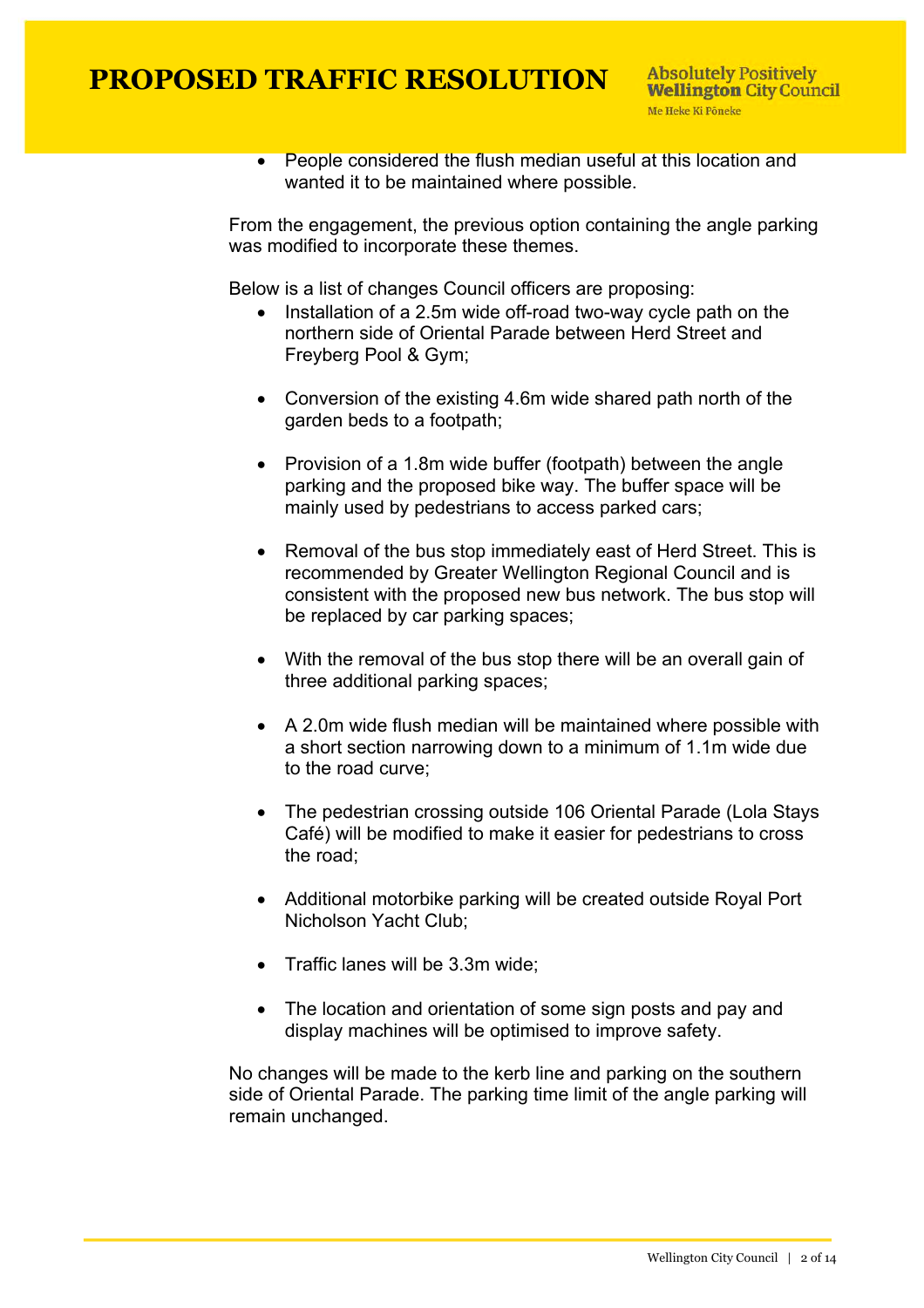appropriate

Absolutely Positively<br>Wellington City Council Me Heke Ki Pôneke

#### **Key Dates:**

|                | Advertisement in the Dominion Post Newspaper                                                     | 20 February 2018 |
|----------------|--------------------------------------------------------------------------------------------------|------------------|
| 2)             | Feedback period closes                                                                           | 19 March 2018    |
| 3)             | If no objections received report sent to City<br>Strategy Committee for approval                 | 19 April 2018    |
| $\overline{4}$ | If objections are received, further consultation,<br>amendment/s, or proceed with explanation as |                  |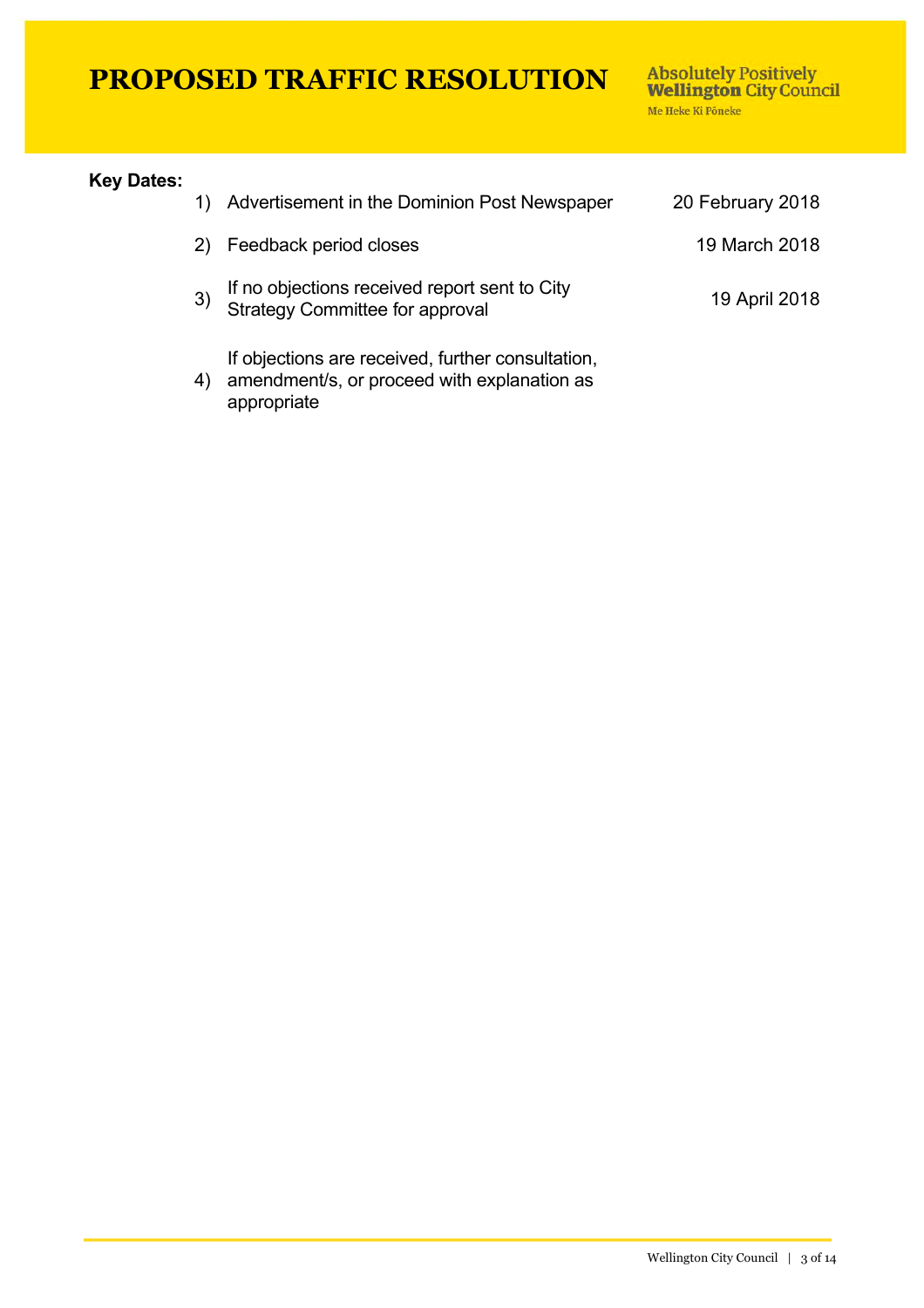#### **Legal Description:**

*Delete from Schedule B (Class Restricted Parking) of the Traffic Resolution Schedule*

| <b>Column One</b>      | Column Two                                                                                                  | <b>Column Three</b>                                                                                                                                                                                                                     |
|------------------------|-------------------------------------------------------------------------------------------------------------|-----------------------------------------------------------------------------------------------------------------------------------------------------------------------------------------------------------------------------------------|
| <b>Oriental Parade</b> | <b>Bus Stop, at all times</b>                                                                               | North side, following the kerbline<br>26.5 metres east of its<br><i>intersection with Herd Street</i><br>(Grid Coordinates<br>X=2659613.439627 m,<br>Y=5989030.810441 m) and<br>extending in an easterly<br>direction for 18.5 metres.  |
| <b>Oriental Parade</b> | Mobility parking -<br>displaying an<br>operation mobility<br>permit only.<br>P120 Maximum, At<br>All Times. | Northwest side, following the<br>kerbline 281 metres east of its<br>intersection with Herd Street<br>(Grid Coordinates<br>X=2659613.439627 m,<br>Y=5989030.810441 m) and<br>extending in a north-easterly<br>direction for 11.5 metres. |

*Delete from Schedule D (No Stopping Restrictions) of the Traffic Resolution Schedule*

| <b>Column One</b>      | Column Two                   | <b>Column Three</b>                                                                                                                                                                                                                             |
|------------------------|------------------------------|-------------------------------------------------------------------------------------------------------------------------------------------------------------------------------------------------------------------------------------------------|
| <b>Oriental Parade</b> | No Stopping, at all<br>times | North side, following the kerbline<br>from its intersection with Herd<br><b>Street (Grid Coordinates)</b><br>X=2659613.439627 m,<br>Y=5989030.810441 m) and<br>extending in an easterly<br>direction for 26.5 metres.                           |
| <b>Oriental Parade</b> | No Stopping, at all<br>times | North side, commencing 45<br>metres east of its intersection<br>with Herd Street (Grid<br>coordinates $x = 1749591.1$ m, $y =$<br>5427318.6 m), and extending in<br>an easterly direction following<br>the northern kerbline for 5.5<br>metres. |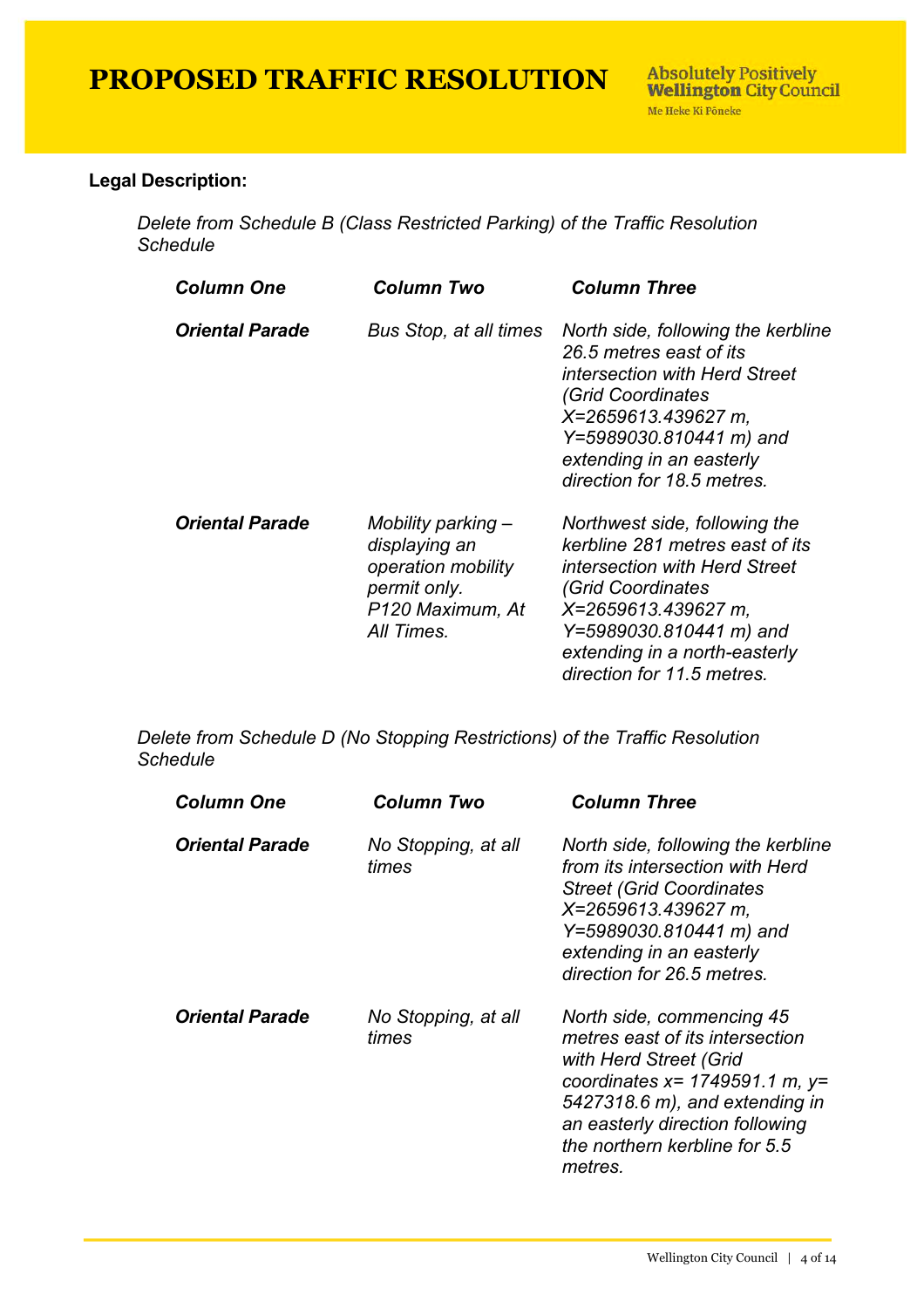*Delete from Schedule F (Metered Parking) of the Traffic Resolution Schedule*

| <b>Column One</b>      | Column Two                                                                                                                                                         | <b>Column Three</b>                                                                                                                                                                                                                                                                      |
|------------------------|--------------------------------------------------------------------------------------------------------------------------------------------------------------------|------------------------------------------------------------------------------------------------------------------------------------------------------------------------------------------------------------------------------------------------------------------------------------------|
| <b>Oriental Parade</b> | Metered Parking.<br>P10 hours Maximum,<br>Monday to Thursday<br>8:00am - 6:00pm,<br>Friday 8:00am -<br>8:00pm, Saturday<br>and Sunday 8:00am<br>$-6:00 \text{pm}.$ | North side, following the kerbline<br>108 metres east of its<br>intersection with Herd Street<br>(Grid coordinates $x = 1749591.4$<br>$m, y = 5427318.6 m$ , and<br>extending in an easterly<br>direction, and then north-<br>easterly for a total of 173<br>metres. (48 angle carparks) |
| <b>Oriental Parade</b> | Metered Parking.<br>P10 hours Maximum,<br>Monday to Thursday<br>$8:00$ am - $6:00$ pm,<br>Friday 8:00am -<br>8:00pm, Saturday<br>and Sunday 8:00am<br>- 6:00pm.    | North side, following the kerbline<br>50.5 metres east of its<br>intersection with Herd Street<br>(Grid coordinates $x = 1749591.4$<br>$m, y = 5427318.6 m$ , and<br>extending in an easterly<br>direction for 47 metres. (13<br>angle carparks)                                         |

*Delete from Schedule H (Pedestrian Crossing) of the Traffic Resolution Schedule*

| <b>Column One</b>      | <b>Column Two</b>          | <b>Column Three</b>                                                                                                                                                |
|------------------------|----------------------------|--------------------------------------------------------------------------------------------------------------------------------------------------------------------|
| <b>Oriental Parade</b> | <b>Pedestrian Crossing</b> | North side, following the kerbline<br>100.5 metres east of its<br>intersection with Herd Street<br>(Grid Coordinates<br>X=2659613.439627 m,<br>Y=5989030.810441 m) |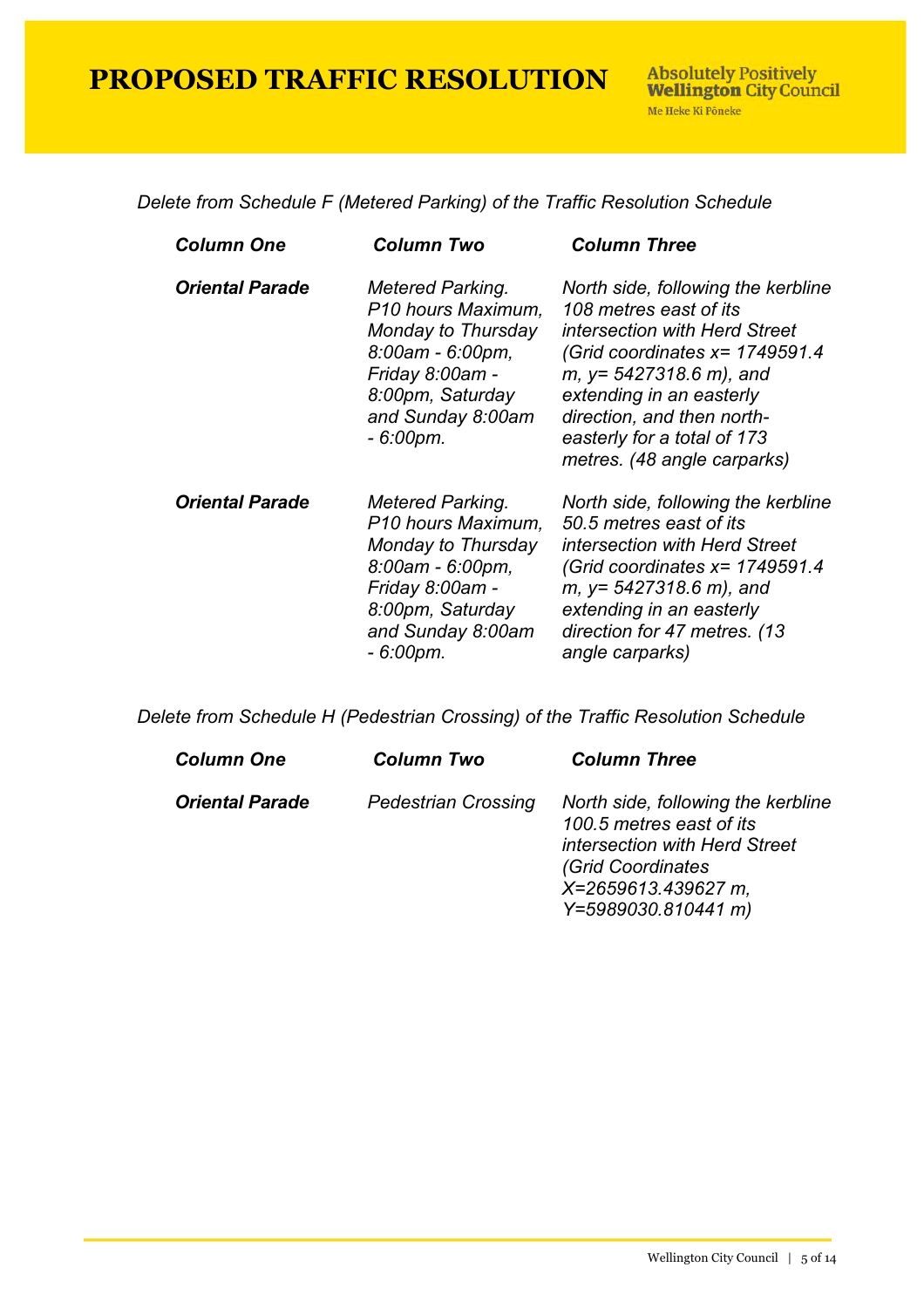*Add to Schedule B (Class Restricted Parking) of the Traffic Resolution Schedule*

| <b>Oriental Parade</b> | Mobility parking -<br>displaying an<br>operation mobility<br>permit only.<br>P120 Maximum, At<br>All Times. | Northwest side, following the<br>kerbline 277.1 metres east of its<br>intersection with Herd Street<br>(Grid Coordinates<br>X=2659613.439627 m.<br>Y=5989030.810441 m) and<br>extending in a north-easterly<br>direction for 15.4 metres. |
|------------------------|-------------------------------------------------------------------------------------------------------------|-------------------------------------------------------------------------------------------------------------------------------------------------------------------------------------------------------------------------------------------|
| <b>Oriental Parade</b> | Motorcycle Parking,<br>at all times                                                                         | Northwest side, following the<br>kerbline 110.9 metres east of its<br>intersection with Herd Street<br>(Grid Coordinates<br>X=2659613.439627 m,<br>Y=5989030.810441 m) and<br>extending in an easterly<br>direction for 5.2 metres.       |

*Add to Schedule D (No Stopping Restrictions) of the Traffic Resolution Schedule*

| <b>Column One</b>      | Column Two                   | <b>Column Three</b>                                                                                                                                                                                                                                 |
|------------------------|------------------------------|-----------------------------------------------------------------------------------------------------------------------------------------------------------------------------------------------------------------------------------------------------|
| <b>Oriental Parade</b> | No Stopping, at all<br>times | North side, following the kerbline<br>from its intersection with Herd<br><b>Street (Grid Coordinates)</b><br>X=2659613.439627 m,<br>Y=5989030.810441 m) and<br>extending in an easterly<br>direction for 16.2 metres.                               |
| <b>Oriental Parade</b> | No Stopping, at all<br>times | North side, commencing 51.8<br>metres east of its intersection<br>with Herd Street (Grid<br>coordinates $x = 1749591.1$ m, $y =$<br>$5427318.6$ m), and extending in<br>an easterly direction following<br>the northern kerbline for 6.0<br>metres. |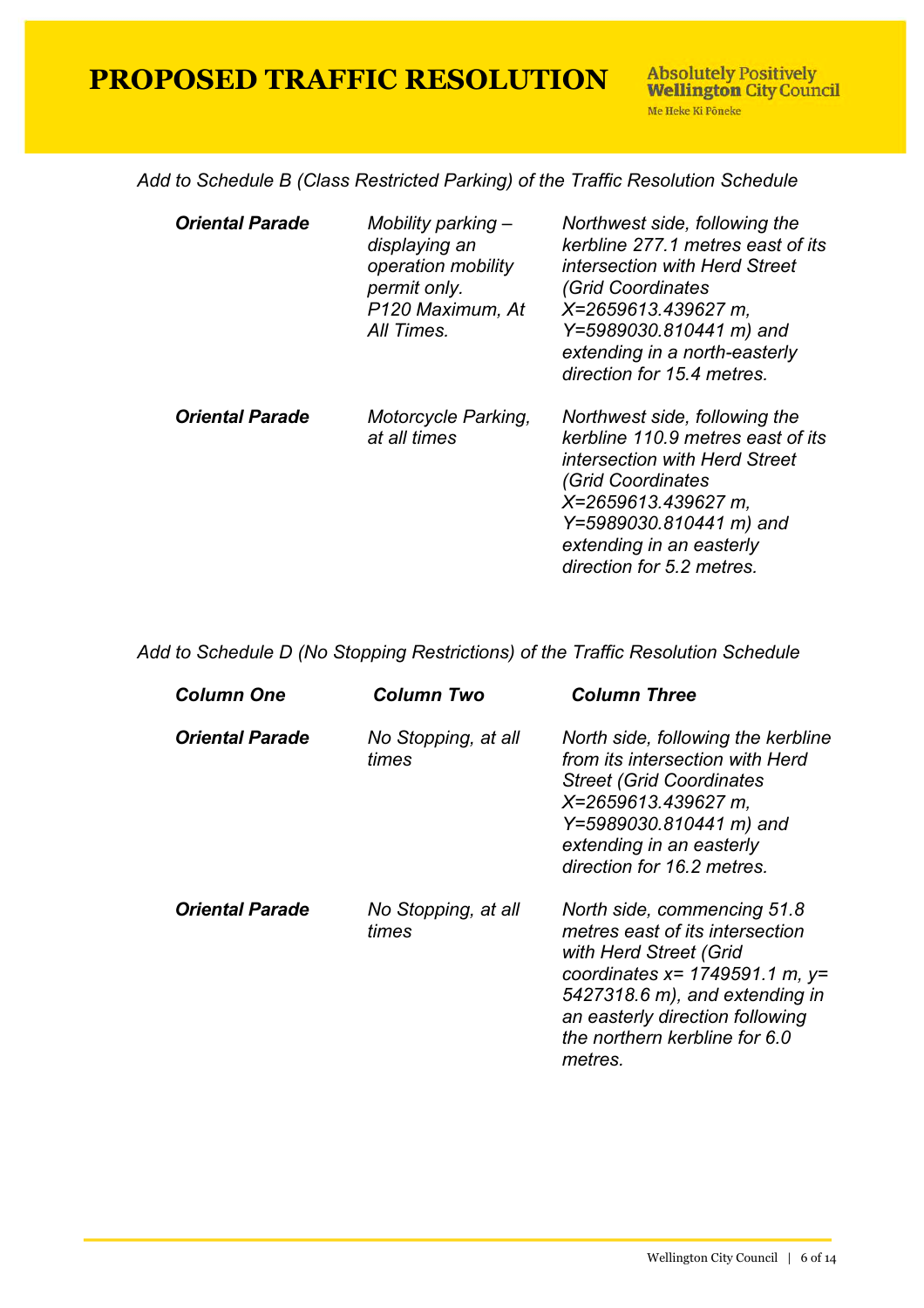|  | Add to Schedule F (Metered Parking) of the Traffic Resolution Schedule |
|--|------------------------------------------------------------------------|
|--|------------------------------------------------------------------------|

| <b>Column One</b>      | <b>Column Two</b>                                                                                                                                                 | <b>Column Three</b>                                                                                                                                                                                                                                                                          |
|------------------------|-------------------------------------------------------------------------------------------------------------------------------------------------------------------|----------------------------------------------------------------------------------------------------------------------------------------------------------------------------------------------------------------------------------------------------------------------------------------------|
| <b>Oriental Parade</b> | Metered Parking.<br>P10 hours Maximum,<br>Monday to Thursday<br>8:00am - 6:00pm,<br>Friday 8:00am -<br>8:00pm, Saturday<br>and Sunday 8:00am<br>$-6:00pm$ .       | North side, following the kerbline<br>16.2 metres east of its<br>intersection with Herd Street<br>(Grid coordinates $x = 1749591.4$<br>$m, y = 5427318.6 m$ , and<br>extending in an easterly<br>direction for 35.6 metres. (6<br>parallel carparks)                                         |
| <b>Oriental Parade</b> | Metered Parking.<br>P10 hours Maximum,<br>Monday to Thursday<br>8:00am - 6:00pm,<br>Friday 8:00am -<br>8:00pm, Saturday<br>and Sunday 8:00am<br>$-6:00pm$ .       | North side, following the kerbline<br>57.8 metres east of its<br>intersection with Herd Street<br>(Grid coordinates $x = 1749591.4$<br>$m, y = 5427318.6 m$ , and<br>extending in an easterly<br>direction for 49.0 metres. (14<br>angle carparks)                                           |
| <b>Oriental Parade</b> | Metered Parking.<br>P10 hours Maximum,<br>Monday to Thursday<br>$8:00$ am - $6:00$ pm,<br>Friday 8:00am -<br>8:00pm, Saturday<br>and Sunday 8:00am<br>$-6:00$ pm. | North side, following the kerbline<br>116.1 metres east of its<br>intersection with Herd Street<br>(Grid coordinates $x = 1749591.4$<br>$m, y = 5427318.6 m$ , and<br>extending in an easterly<br>direction, and then north-<br>easterly for a total of 161.0<br>metres. (44 angle carparks) |

*Add to Schedule H (Pedestrian Crossing) of the Traffic Resolution Schedule*

| <b>Column One</b>      | <b>Column Two</b>          | <b>Column Three</b>                                                                                                                                                       |
|------------------------|----------------------------|---------------------------------------------------------------------------------------------------------------------------------------------------------------------------|
| <b>Oriental Parade</b> | <b>Pedestrian Crossing</b> | North side, following the kerbline<br>106.8 metres east of its<br><i>intersection with Herd Street</i><br>(Grid Coordinates<br>X=2659613.439627 m,<br>Y=5989030.810441 m) |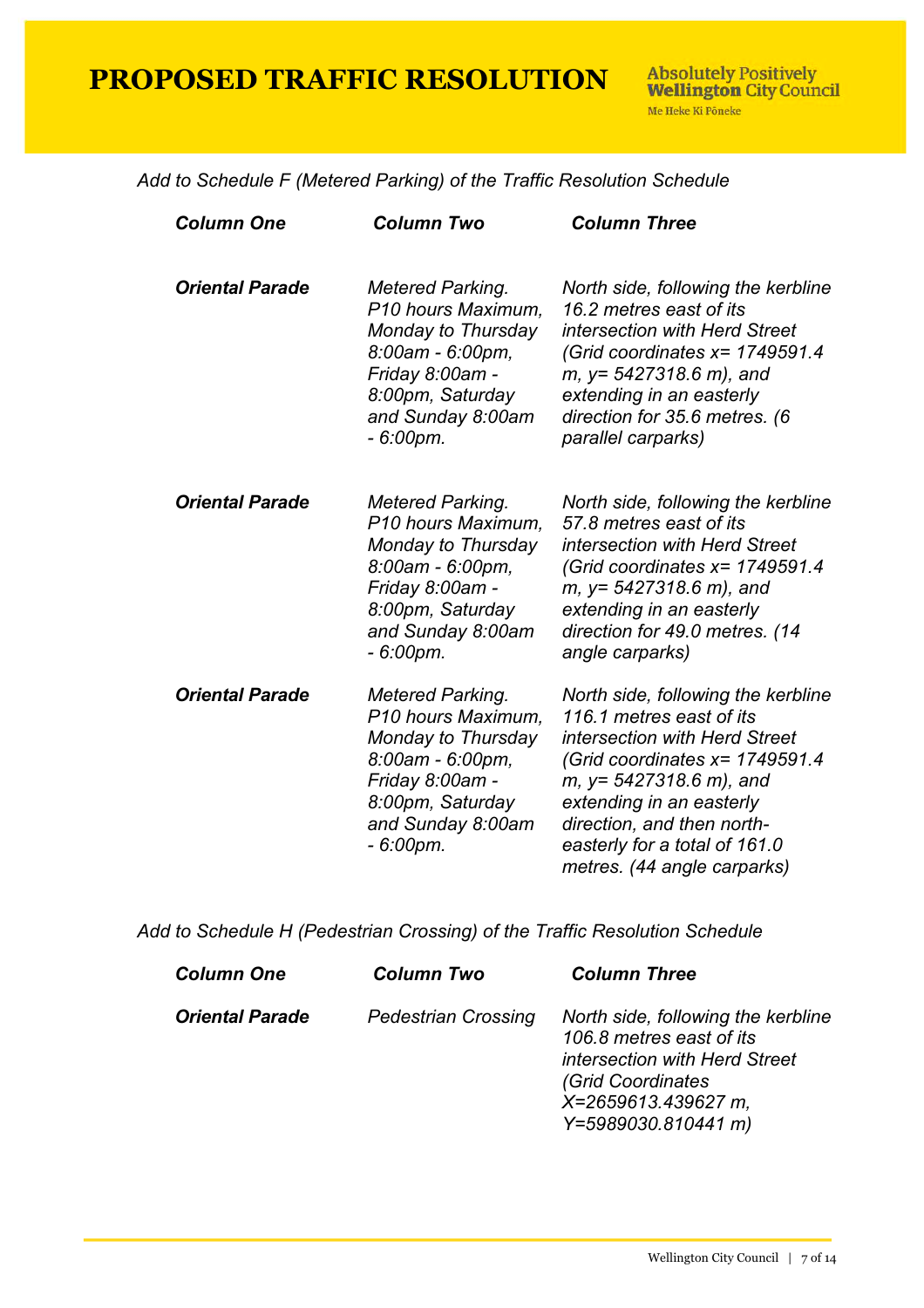*Add to Schedule I (Cycle Lane) of the Traffic Restrictions Schedule*

| Column One             | Column Two         | <b>Column Three</b>                                                                                                                                                                                                                                       |
|------------------------|--------------------|-----------------------------------------------------------------------------------------------------------------------------------------------------------------------------------------------------------------------------------------------------------|
| <b>Oriental Parade</b> | Two way cycle path | <b>Westbound and Eastbound,</b><br>north side, following the kerbline<br>from its intersection with Herd<br><b>Street (Grid Coordinates)</b><br>X=2659613.439627 m,<br>Y=5989030.810441 m) and<br>extending in an easterly<br>direction for 277.1 metres. |

|  | <b>Prepared By:</b> Daniel Cairncross |
|--|---------------------------------------|
|--|---------------------------------------|

**Date:** 19 February 2018

**(Principal Transport Engineer)** 

**Approved By:** Paul Barker **(Planning Manager Network Improvement)**

#### **WCC Contact:**

Daniel Cairncross **Principal Transport Engineer** Wellington City Council 101 Wakefield Street / PO Box 2199, Wellington 6140 Phone:+64 27 803 0340 Email: daniel.cairncross@wcc.govt.nz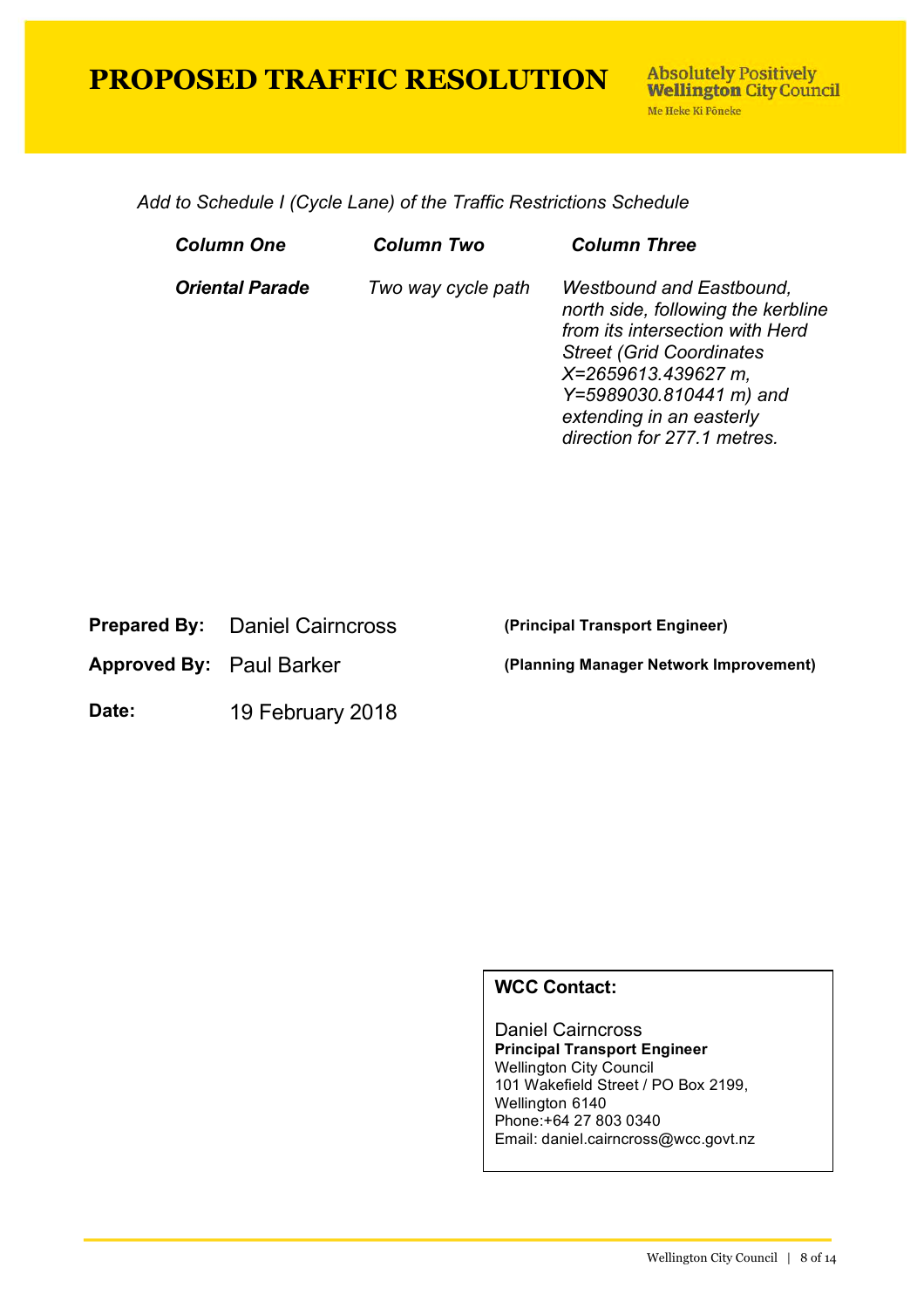Absolutely Positively<br>Wellington City Council Me Heke Ki Pôneke

## **Appendix A - Artist Impression**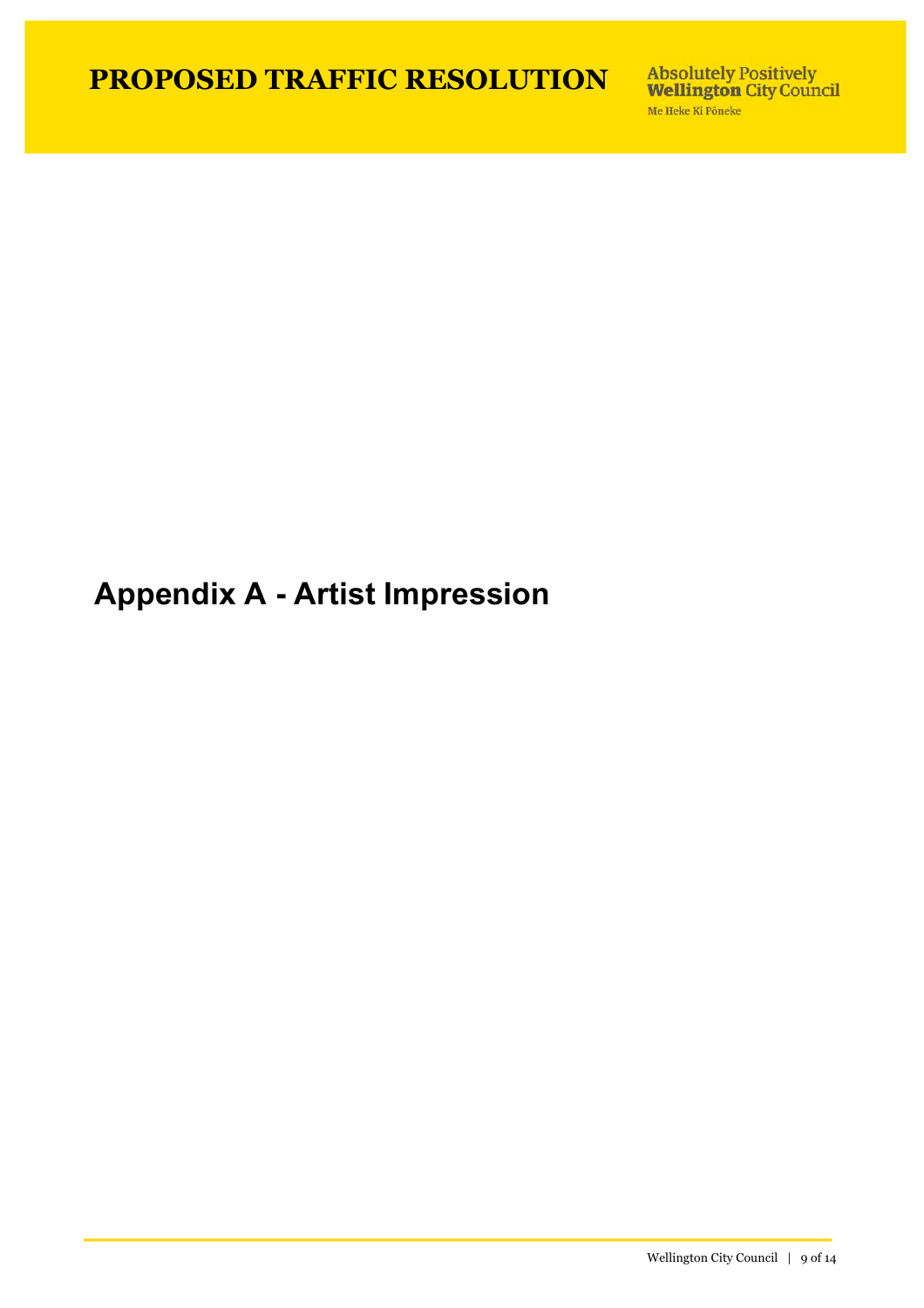Absolutely Positively<br>Wellington City Council<br>Me Heke Ki Pôneke

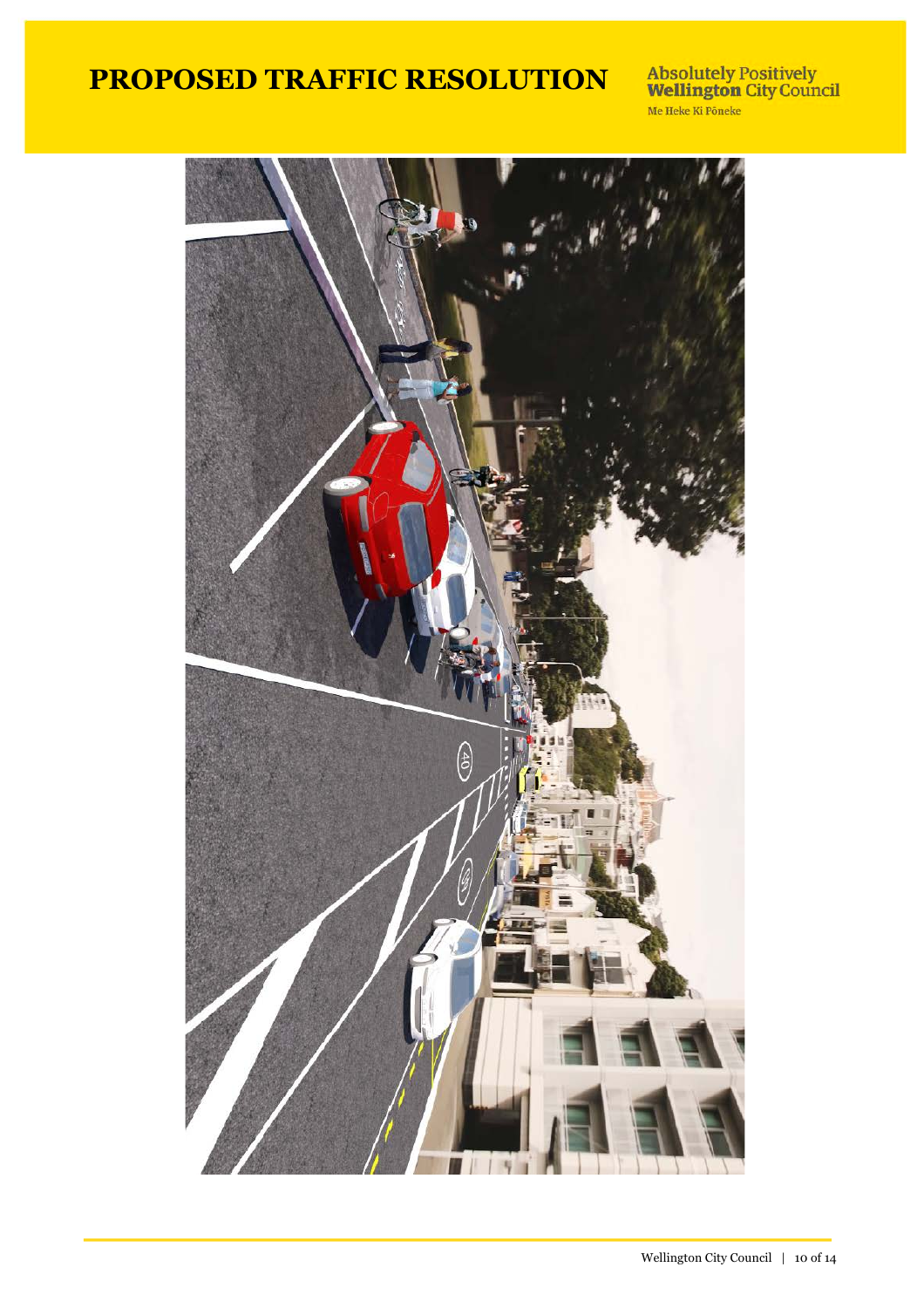Absolutely Positively<br>Wellington City Council Me Heke Ki Pôneke

# **Appendix B- Traffic Resolution Plans**